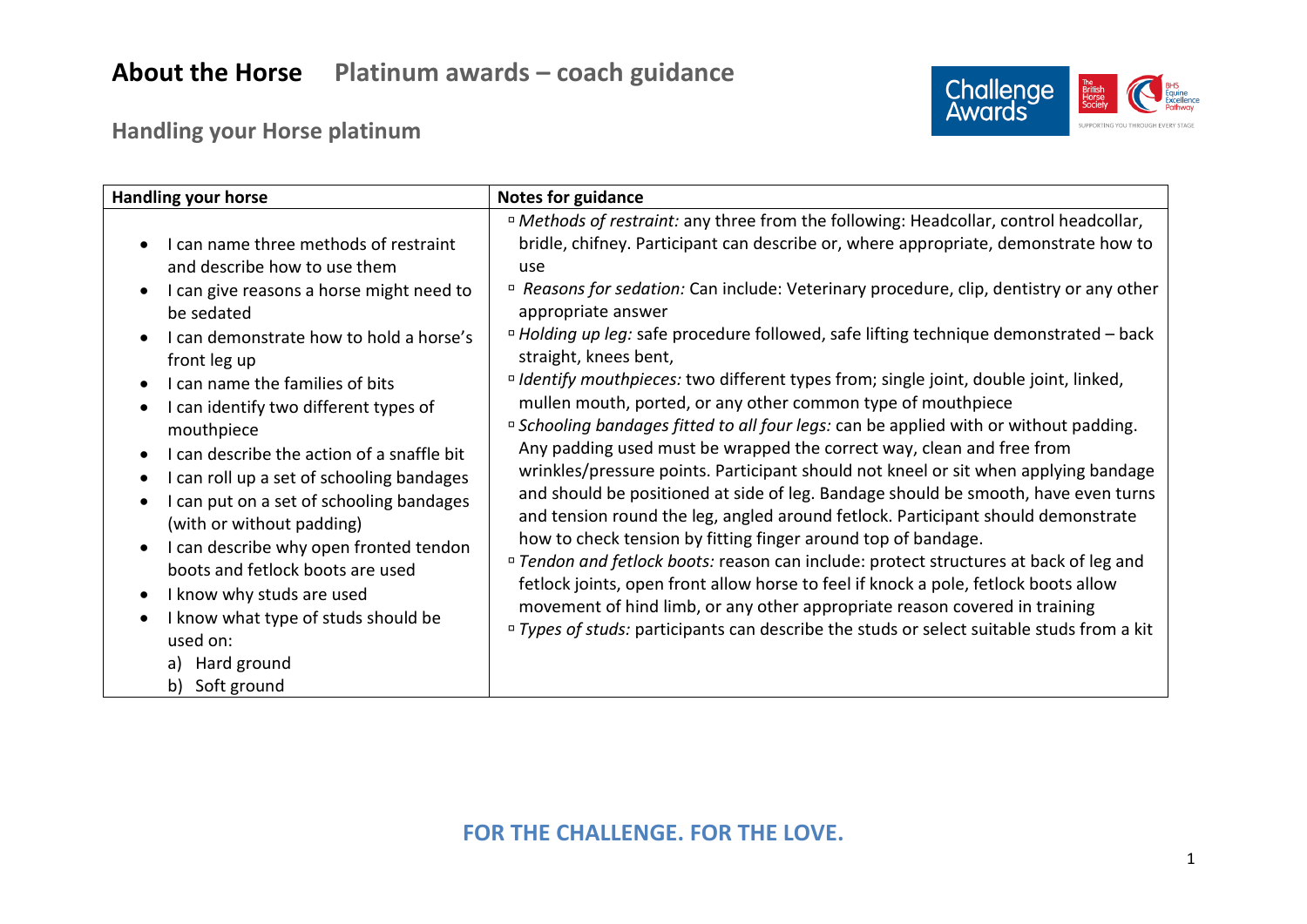

## **Knowing your horse platinum**

| Knowing your horse                                                                                                                                                                                                                                                                                                                                                                                                                                                                       | <b>Notes for guidance</b>                                                                                                                                                                                                                                                                                                                                                                                                                                                                                                                                                                                                                                                                                                                                                                                                                                                |
|------------------------------------------------------------------------------------------------------------------------------------------------------------------------------------------------------------------------------------------------------------------------------------------------------------------------------------------------------------------------------------------------------------------------------------------------------------------------------------------|--------------------------------------------------------------------------------------------------------------------------------------------------------------------------------------------------------------------------------------------------------------------------------------------------------------------------------------------------------------------------------------------------------------------------------------------------------------------------------------------------------------------------------------------------------------------------------------------------------------------------------------------------------------------------------------------------------------------------------------------------------------------------------------------------------------------------------------------------------------------------|
| I know how many teeth an adult horse<br>has.<br>I can name three types of teeth<br>I can demonstrate how to look at a<br>horse's teeth<br>• I can name the bones in the lower leg<br>I can describe the function of the flexor<br>and extensor tendons<br>I can name and describe the signs of five<br>common illnesses<br>I can list the six essential nutrients<br>I can list the three work levels<br>I can explain what interval training is and<br>give an example of how to use it | Male horse $40 - 44$ , Female horse 36-40<br>$\Box$<br>Any three from: Incisors, Canines, molars, pre-molars<br>$\Box$<br>Looking at teeth: horse held in headcollar or lead rope through string or held, arm<br>around nose, safe method shown to open mouth<br>Function of tendons: Extensor - extend the leg, Flexor - bend the leg<br>$\Box$<br>Five common illnesses: any described in the booklet or any other covered in<br>training or that the participant suggests themselves<br>Essential nutrients: water, carbohydrate, fats, protein, vitamins and minerals<br>Levels of work: Light, medium or hard<br>Interval training: period of hard work followed by period of rest to allow partial<br>$\Box$<br>recovery repeated several times. E.g. canter 1 min/walk 3 min/canter 1 min/walk<br>3 min/canter 1 min/walk until horse recovered or similar answer |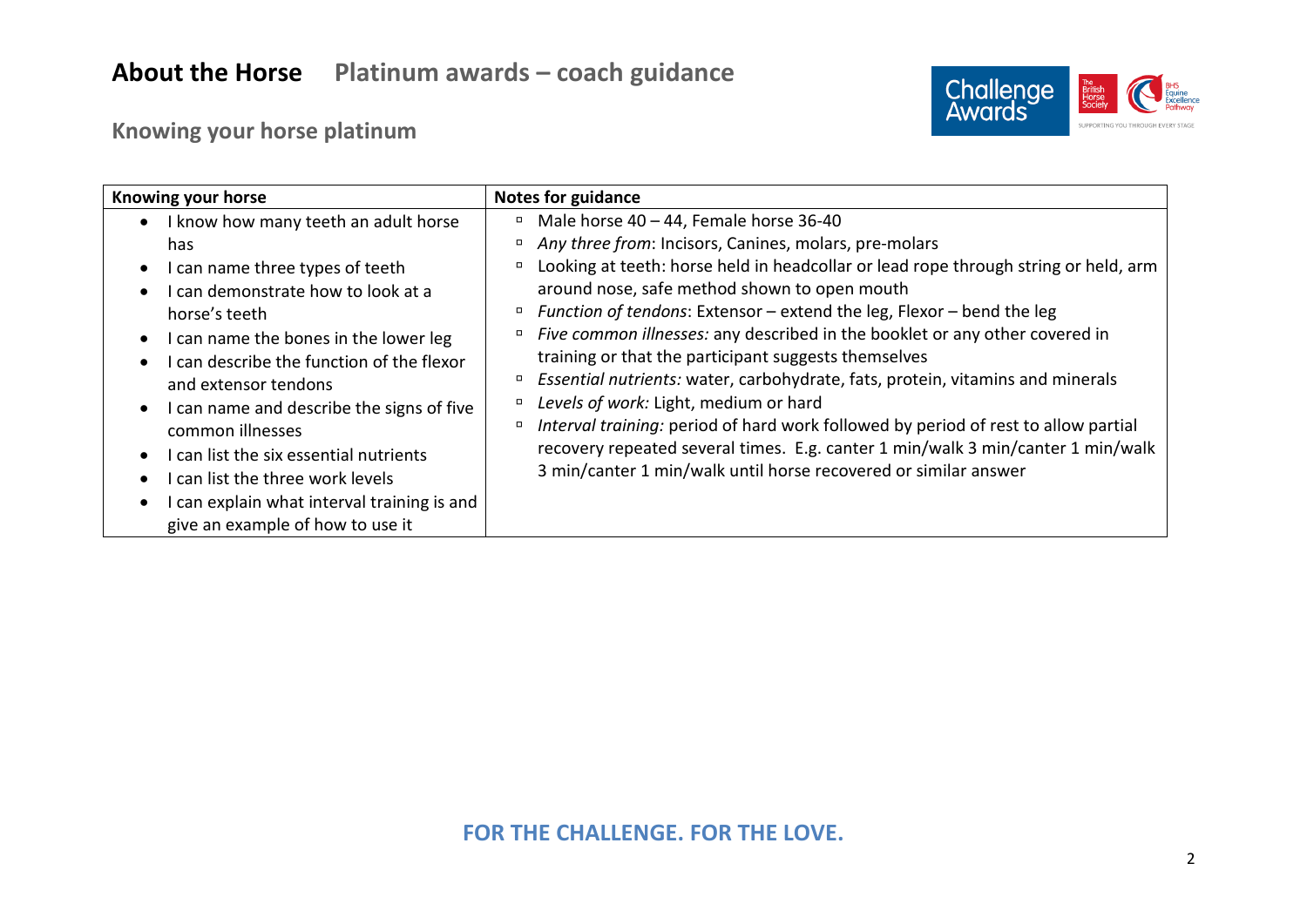

## **Caring for your Horse platinum**

| Caring for your horse                                                                                                                                                                                                                                                                                                                                                                                                                                                                                                                                                                                                                             | <b>Notes for guidance</b>                                                                                                                                                                                                                                                                                                                                                                                                                                                                                                                                                                                                                                                                                                                                                                                                                                                                                                                                                                                                                                                                                                                                                                                                                                                                                                                                                                                                                                                                                                                                                                                                                                                                                                                                                                                                                                                                                                                                                                                                  |
|---------------------------------------------------------------------------------------------------------------------------------------------------------------------------------------------------------------------------------------------------------------------------------------------------------------------------------------------------------------------------------------------------------------------------------------------------------------------------------------------------------------------------------------------------------------------------------------------------------------------------------------------------|----------------------------------------------------------------------------------------------------------------------------------------------------------------------------------------------------------------------------------------------------------------------------------------------------------------------------------------------------------------------------------------------------------------------------------------------------------------------------------------------------------------------------------------------------------------------------------------------------------------------------------------------------------------------------------------------------------------------------------------------------------------------------------------------------------------------------------------------------------------------------------------------------------------------------------------------------------------------------------------------------------------------------------------------------------------------------------------------------------------------------------------------------------------------------------------------------------------------------------------------------------------------------------------------------------------------------------------------------------------------------------------------------------------------------------------------------------------------------------------------------------------------------------------------------------------------------------------------------------------------------------------------------------------------------------------------------------------------------------------------------------------------------------------------------------------------------------------------------------------------------------------------------------------------------------------------------------------------------------------------------------------------------|
| I can list the benefits of turning horses<br>$\bullet$<br>out with company<br>I can describe how to safely introduce a<br>$\bullet$<br>new horse to an existing group<br>I can list different enrichment ideas for<br>$\bullet$<br>keeping a horse occupied when stabled<br>I know the benefits of carrot stretches<br>$\bullet$<br>I can demonstrate a carrot stretch<br>$\bullet$<br>exercise with my horse<br>I can demonstrate how to shorten a<br>$\bullet$<br>mane<br>I can demonstrate how to trim feathers<br>$\bullet$<br>I can describe when you shouldn't trim a<br>horse<br>I can describe why you shouldn't trim<br>horse's whiskers | <sup>n</sup> Benefits of company: Herd animals, allows them to interact with each other, groom<br>play, display natural behaviour or any other reason covered in training<br><sup>D</sup> Introducing new horse: Answer to cover key point; introduce gradually to reduce risk<br>fighting and/or potential injury and allow new horse to explore new surroundings.<br><sup>D</sup> Enrichment ideas can include: small holed haynets, hanging nets around stable, treat<br>ball, smaller feeds spaced out throughout day, mirrors, radio, treat string, carrot<br>stretches, regular interaction e.g. grooming etc or any other acceptable answer<br>covered in training or suggested by participant themselves<br><sup>D</sup> Carrot stretches: Improve horse's flexibility, core, balance<br><sup>n</sup> Demonstrate a carrot stretch: must include warming the horse up appropriately,<br>horse held in headcollar - not tied up, awareness of position of horse, carrot/treat<br>held appropriately, one stretch demonstrated as shown in booklet or any other<br>suitable stretch covered in training or suggested by participant<br><sup>D</sup> Shortening mane: Demonstrate using technique in booklet or other appropriate<br>method. If no suitable horse/pony available, participant can talk through and<br>demonstrate each stage without actually shortening the mane<br><sup>D</sup> Trimming feathers: Demonstrate using scissors and comb or clippers, crouch by<br>horses leg not sit or kneel, safe positioning and awareness of horse and safety. If no<br>suitable horse available, participant can demonstrate the technique without actually<br>cutting the feathers<br><sup>n</sup> Reasons: Native horse or pony, owner doesn't want horse trimmed, horse lives out<br>full time or any other acceptable reason covered in training<br>¤ Whiskers: answer should be based around: the whiskers form part of the horse's<br>sensory system and to trim them off would deprive the horse of this |

#### **FOR THE CHALLENGE. FOR THE LOVE.**